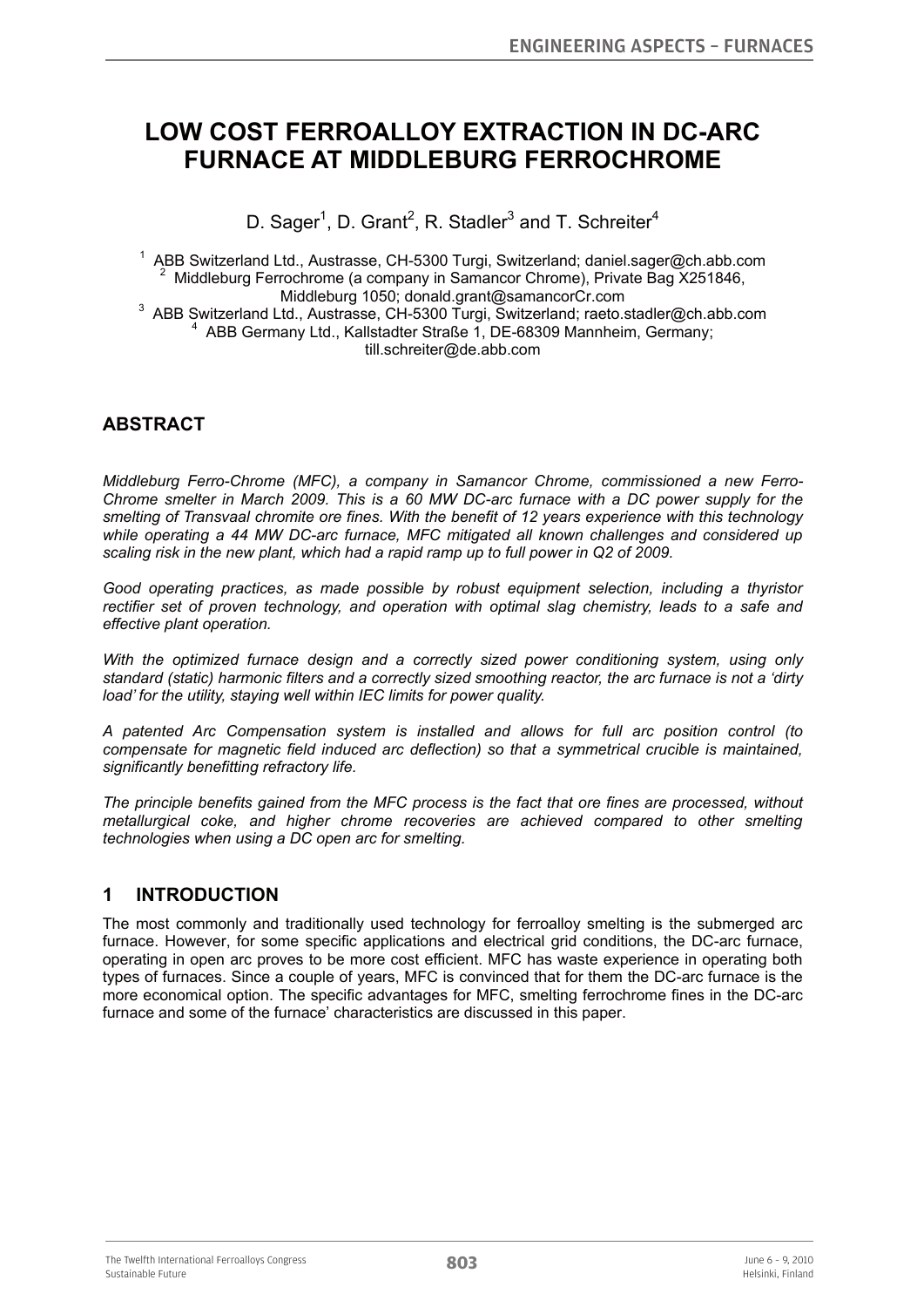

**Figure 1:** Principal schematic of two different furnace types used for ferroalloy smelting

## **2 THE PROCESS PRINCIPLE OF FERROALLOY RECOVERY**

Ferrochrome production by DC-arc furnace comprises the following plant or processes:

- Raw material receiving and storage
- Ore drying
- Batch preparation
- Furnace feeding on a feed/power proportion basis
- Smelting
- Alloy and slag tapping
- Offgas cleaning and furnace pressure control
- Effluent treatment
- Cooling water plant
- various utilities for all the above

The objective in raw material selection is to achieve the lowest input cost blend while achieving the quality targets contracted to the customer.

Typical ores in the production of ferrochrome are ore concentrates, screened fines out of other ore streams, low value ore fractions and blended sweepings. UG2 ore as available from dedicated sources or as platinum mining operations can also be used.

Reductants are typically metallurgical coal and anthracite. Other carbon sources are also utilized as they are available. Slag conditioning is done with limestone and quartzite stone. All the raw materials are in the size fractions of less than 40mm with no limit on the smallest fraction.

After smelting, the alloy and slag are tapped separately. Clean alloy tapping is done at approximately 1'570 degrees Celcius into same grade alloy fines, after which it is broken, crushed and stockpiled into bunkers for shipping in bulk.

Clean slag is tapped at approximately 1'650 degrees Celsius and removed by slag pots to a slag dump. The solid effluent filtered from the scrubber water does not contain hexavalent chrome, and is dumped.

Products from the process are ferroalloys of typically 53% chrome, 8% carbon, 0.5% silicon, 0.01% to 0.02% sulphur and 0.017% phos.

## **3 DESCRIPTION OF ELECTRICAL SYSTEM IN PLACE**

MFC's furnace M4 is designed to operate at 60MW continuously. The nature of the process is such that you want to design the furnace to run at different arc impedance values because of variable properties in the feeding material and conditions. A low impedance results in lower voltage but higher current and a high impedance require higher voltage but lower current. Since this power comes out of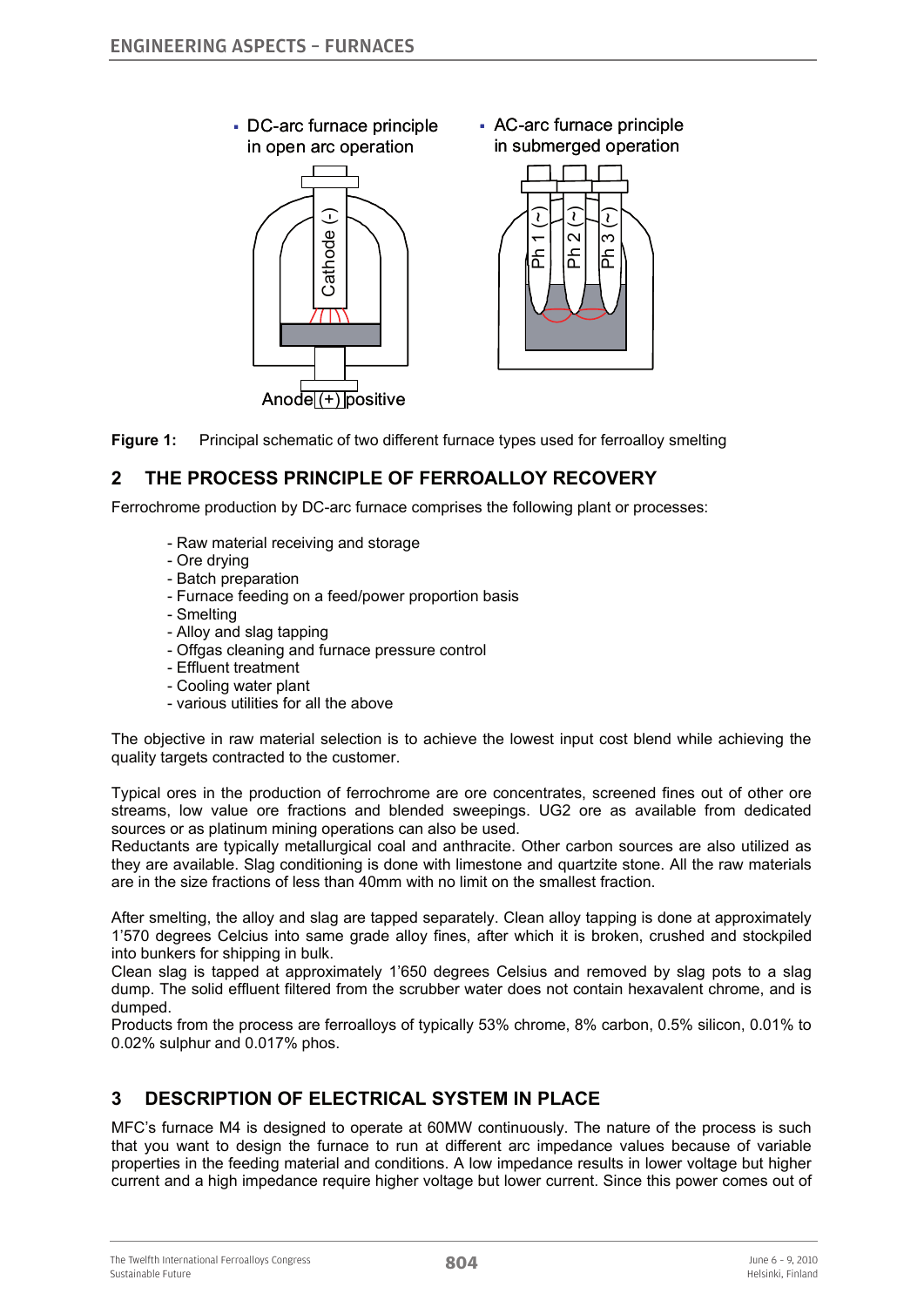the same source (transformer), it must be designed such that it can fulfill both conditions. The more your electrical system is allowed to vary the impedance (while keeping power constant), the more flexibility you have to adjust to changing feeding material properties or even to operate with the electrode in submerged condition. – In simple terms, the losses and costs for the electrical system are defined by the maximum current: Higher current requires more copper in the transformer secondary winding, more thyristors in parallel at the rectifier and larger cross section of DC busbar and cables from the DC busbar to the furnace electrode arm and finally also a bigger size of electrode. So it is more beneficial to design an electrical system that takes full advantage of the open arc condition: The open arc results in much higher impedance in the system than you would see in submerged conditions. This allows for the design of an electrical system, from transformer secondary down to the electrode, for lower current and higher voltage as you would use in submerged operation. This results in lower losses in the transformer secondary winding, in the rectifier and all DC current conductors as well as capital savings on equipment.

However, some flexibility in arc impedance (to cater for variable properties in the feeding material and conditions) is process wise still required. MFC choose to design the system such that it can operate from 8 … 12 mOhm at full power. This results in a transformer design of 102 MVA for the required 60MW furnace power. Built into one tank, there are actually two independent transformers ensuring that the 33kV grid sees a 12-pulse load current from the rectifiers. A 7 positions no-load tap changer allows adjusting the transformer secondary voltage such that an optimal power factor can be achieved on the MV-level throughout the full operating range.

One vacuum breaker in the 33kV substation feeds the furnace transformer. In the transformer vault, a motor operated isolator/ground switch is installed to provide a local and visible disconnection of the MV supply as well as an earthing, should one need to perform maintenance on the furnace transformer.

The two thyristor rectifiers are designed to operate each one at 45kA DC current and @ 850Vdc Voltage. Rectifier and transformer need to include provisions in the design to operate at poor power factor (higher harmonic currents) and to handle drastic load swings that may come from disturbances in the furnace. An overvoltage protection at the rectifier and the transformer must take care of switching transients that come from the vacuum breaker and of the harmonic currents from the rectifiers that get amplified in the 150m long cable from the 33kV substation to the transformer vault. The thyristor's voltage safety factor, the factor between max. operation voltage and max. thyristor blocking voltage is > 2.5 to withstand possible exposure to high voltage.

After the rectifier, an aluminum hollow profile water cooled busbar system, is used to transmit the DC power to the electrode arm.

The most important device between the rectifier and the electrode arm is the DC reactor: Made of a water cooled aluminum hollow profile, with a calculated number of turns (in air), it provides the arc with predefined impedance to keep the arc more stable.

In the MV yard, a harmonic filter of 40Mvar is installed, to filter out harmonic current coming from the rectifiers and to compensate for the reactive power required for the rectifier's control reserve: The furnace has been designed to operate at approx.  $pf = 0.75$ , which is a bit higher than for an AC Arc furnace. At this power factor, there is still enough voltage reserve to compensate for sudden changing conditions in the furnace without loosing the arc. In practice, after some operation experience, the power factor is still better.

#### **3.1 Designing the electrical system according the process' need**

One of the most important tools to design an Arc Furnace system is the circle diagram of the Furnace. The circle diagram shows the electrical characteristic of the furnace. With the circle diagram as a base electrical engineers and process engineers estimate the optimal operating point which then allows a precise dimensioning of the electrical system. The red circle shows a typical operating range for a fixed tap voltage.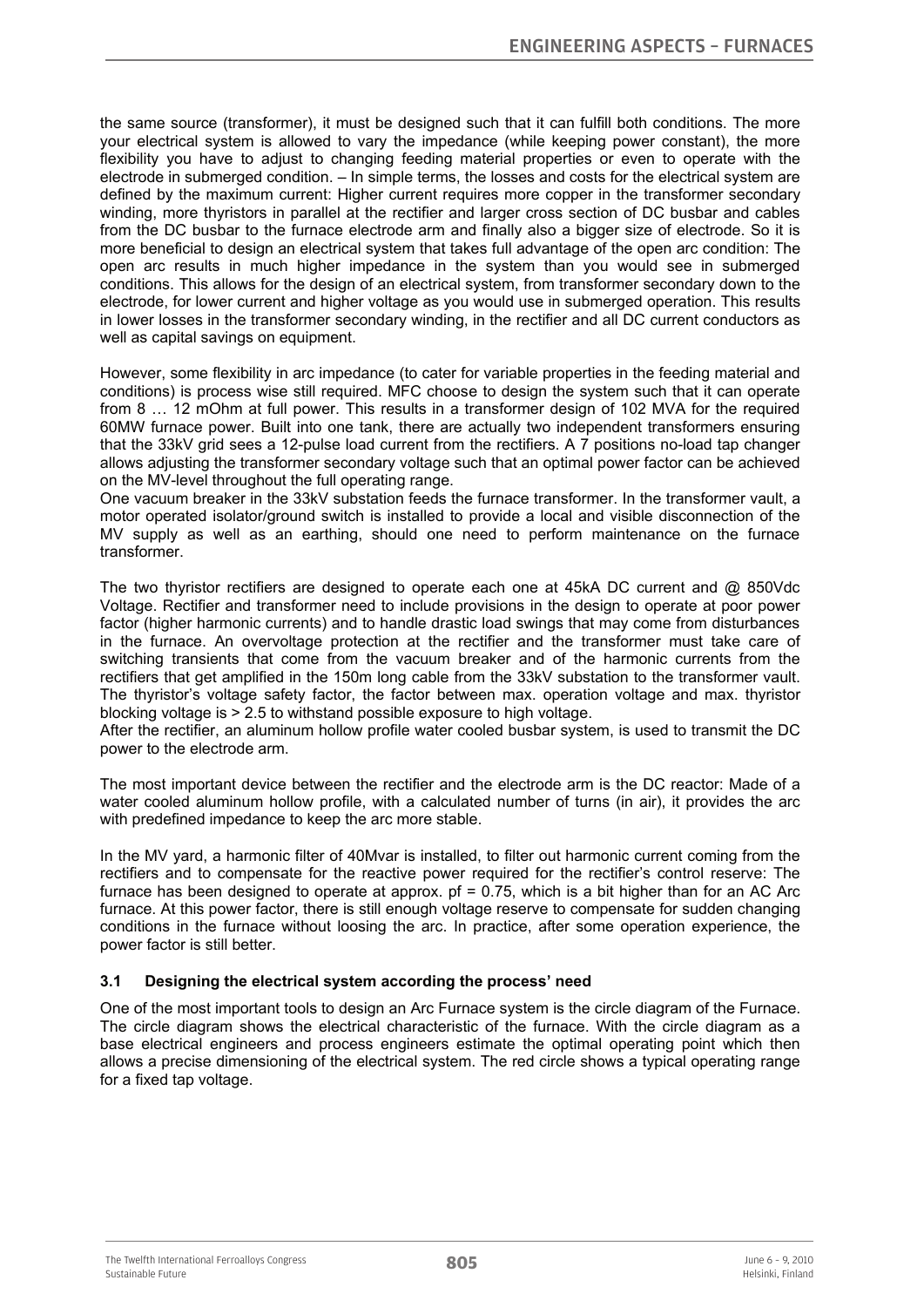

Figure 2: Sweeping on the curve of constant current (45 ... 65kA) at fix transformer secondary voltage: Resulting P [MW], Q [MVAr] and power factor (cos φ) can be taken out of the diagram

The power factor (cos  $\varphi$ ) results from the firing angle on the thyristors: A theoretical firing angle of 0° would be equal to using a diode rectifier; the larger the firing angle, the later the thyristor starts conducting current and hence the lower is the current and voltage output of the rectifier.



**Figure 3:** The bigger the firing angle α, the lower is the rectifier's voltage and DC current. Also, the higher the firing angle, the higher is the phase shift between voltage and current on the AC side, resulting in higher reactive power and hence a lower power factor cos  $\varphi$  (= active power [P] divided by apparent power [S]).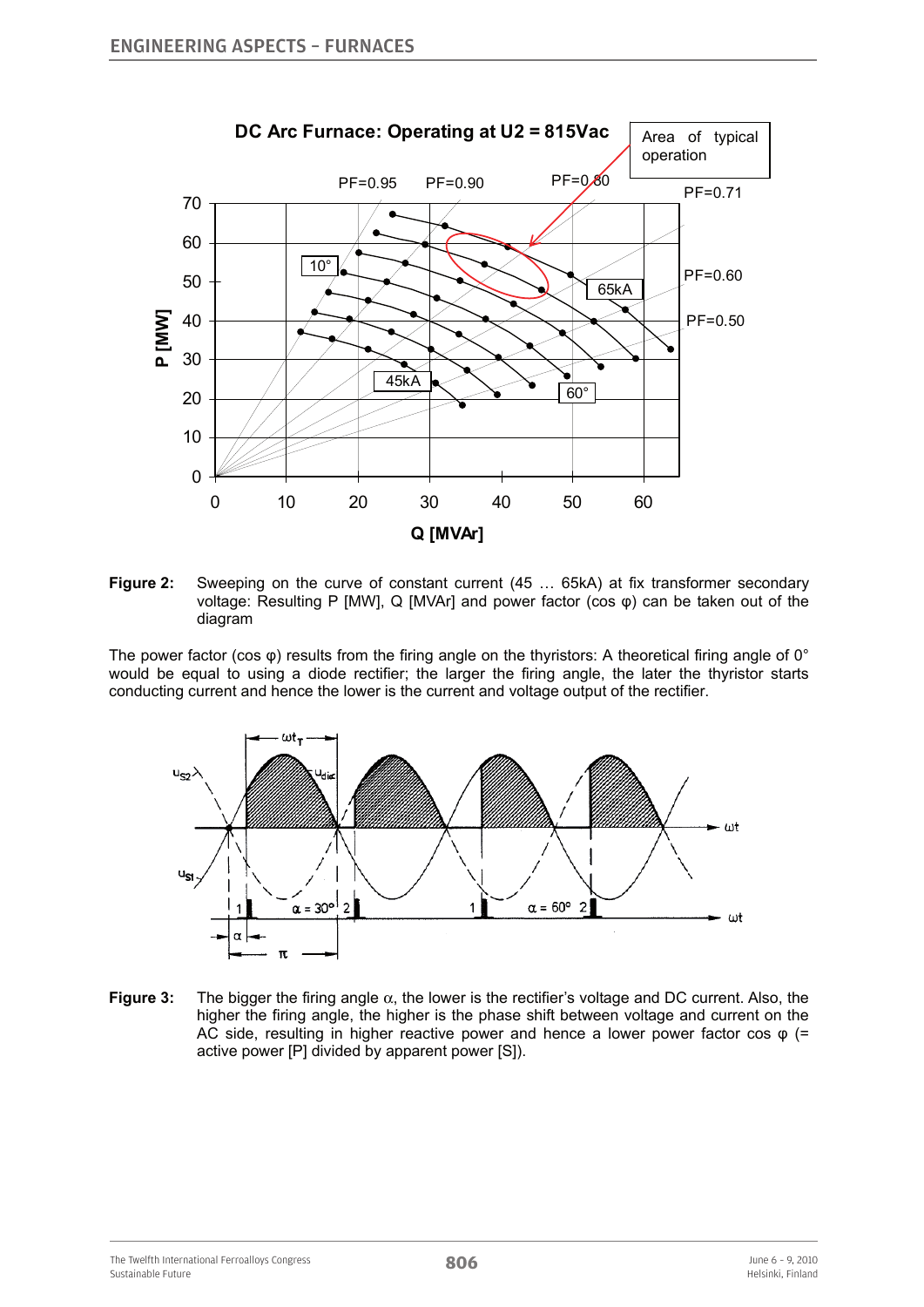

**DC Arc Furnace: Operating at U2 = 815Vac**

**Figure 4:** Lower Part (red): Moving along the curve of constant current (45 … 60kA) with fix transformer secondary voltage: Resulting firing angle and Q [MVAr] can be taken out of the diagram. Upper Part (blue): Moving along the curve of constant current (45 … 65kA) with fix transformer secondary voltage: Resulting U dc  $[V]$  and Q  $[MVar]$  can be taken out of the diagram

### **3.2 Keeping the arc under control**

A Rectifier Local Control Panel (RLCP) takes care of control, protection and metering for the whole electrical system, except for filter protection, which is accommodated in a separate panel in the MV yard, close to the filter. The electrode control is implemented in the RLCP which is the closest control location to the thyristor control and current- and voltage metering signals. Current control runs on a very high speed digital controller with a direct link to the voltage controller, which runs in a slower task of the same control system. The length of the arc is proportional to the voltage so that the voltage controller's output controls the position of the electrode through the solenoid valve in the hydraulic system of the electrode arm's mast.

For the furnace operator's comfort, all control parameters as well as status signals, actual values of voltage, current or temperatures are available at the operator's desk, some 150 m away from the RLCP. In practical terms, what matters to the operator of the electrical system are two preset values: Power input and arc impedance (arc length). This two input values are sent to the RLCP, where they get 'translated' into DC current and voltage setpoints.

## **4 ADVANTAGE OF THE DC-ARC FOR FERROALLOY RECOVERY**

The DC-arc process allows the direct use of chromite fines (< 6mm, 90% < 1mm) without the need for expensive agglomeration techniques (pelletizing). Furthermore, non-coking coal can be used as reduction agent, which is cheaper than using metallurgical coke. Note that in a DC-arc smelter the power input is, theoretically, independent of the composition of the burden as the resistance is manipulated by the arc length as described in section 3 above. This furnace technology is therefore regarded as one of the lowest-cost options for the production of ferrochromium.

Compared with AC-technology, it is much easier to bring the non-agglomerated fines into the bath. In an AC-arc furnace, majority of fines would get wasted through the furnace off gas system. Main advantage of the DC furnace is the jet effect in the bath and the concentrated heat zone around the single arc. While in the beginning hollow electrodes have been used, operation has proved that close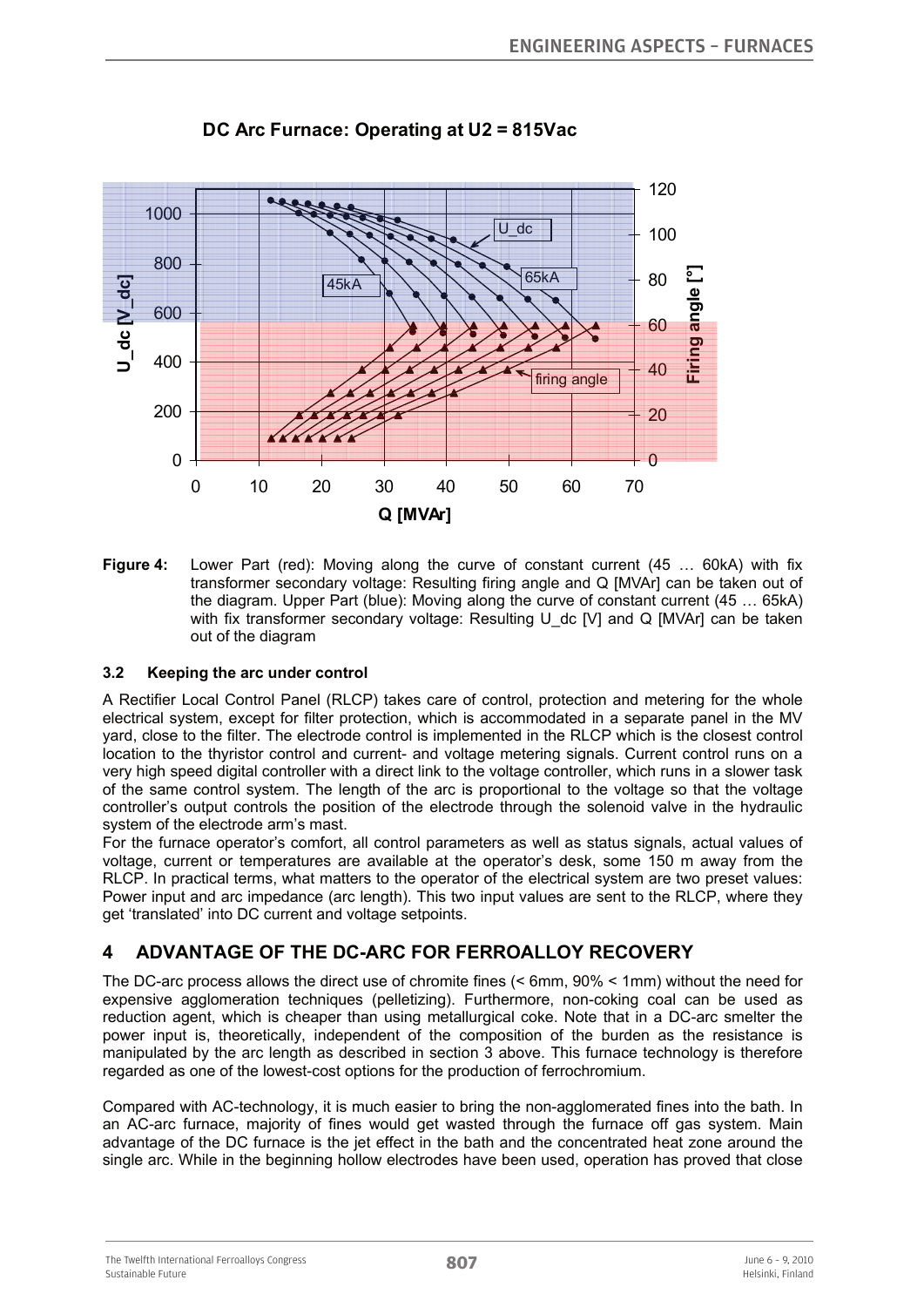feeding around the arc while have the same result, thus saving on costs by using standard graphite electrodes.

The process taking place inside the arc furnace is a reduction process: By using coal (C), the chromite fines, which are a metal oxide, frees its oxygen to form CO gases and liquid ferrochromium. Hereby the electrode serves as an additional C provider, reducing the total amount of coal added. The scrubbed off-gases, mostly CO, but relatively high in hydrogen content could be used e.g. in a steam power generation plant as already practiced on several furnaces.

The latest researches by Mintek in South Africa on the behavior of the open arc revealed that the arc actually does not add much to the total heat radiation (compared to submerged operation), to which the furnace side walls and roof are exposed. A much bigger share in that is the bath' surface, which is of the same size in submerged- as in open arc operation.

In large power applications, respectively high current application, the AC technology reaches the current-carrying capacity limits of graphite electrodes earlier than the DC technology due to the skin effect (The skin effect applies to the electrode as well as to the copper conductors in the high current system).

### **4.1 The furnace' conductive bottom**

The most critical part in a DC-arc furnace is the bottom electrode. Besides carrying the full current it has to withstand the metallurgical impact, caused by the different processes, with up to 1'700°C bath temp. While for the steel melting process the pin type electrode has been proven as the adequate technology, the conductive bottom electrode has turned out to be the ultimate technology for the smelting process.

Since the smelting process is a nearly continuous process requiring very expensive refractory a long lifetime (5 -10 years) is the most important requirement for the bottom electrode. In addition it has to withstand metallurgical erosion occurring from time to time on the bottom of the furnace. The conductive bottom electrode consists of a copper plated steel plate covered by metalized bricks. This ensures conductivity even if local spots are covered by non-conductive material and by using bricks to withstand the metallurgical impact. Another advantage of using bricks is that the metal part of the bottom electrode only requires air cooling. Compared to other water cooled system this presents an important safety advantage.

It can be said that with today's conductive bottom, this type of electrode provides a number of advantages to the process and furnace operation and it is no longer the 'headache' of the DC technology as many people regarded it when comparing it with AC technology.



**Figure 5:** Principle sketch for conductive bottom electrode [2]

#### **4.2 The merits of the DC-arc**

Ideal for the bath to mix with the fines from the feeding is the mechanical mixing and stirring effect caused by the DC plasma arc: The arc in a DC furnace is a sustained high-velocity high-temperature jet, driven by electromagnetic acceleration (the Maecker effect) in the constricted region near the arc's root on the electrode surface. At industrial current levels, the velocities in the arc can reach many kilometers per second, and this imparts a significant thrust force to the surface of the molten slag or metal bath beneath. Interaction between the arc jet and the molten bath results in a great deal of turbulent splashing and mixing, stirring the bath and homogenizing its properties to a large degree [1].

The thyristor technology allows for a fast power- and resistance control to the arc furnace: Normally, you want to keep the power at the maximum, which is 60MW in the case of MFC, but you still need to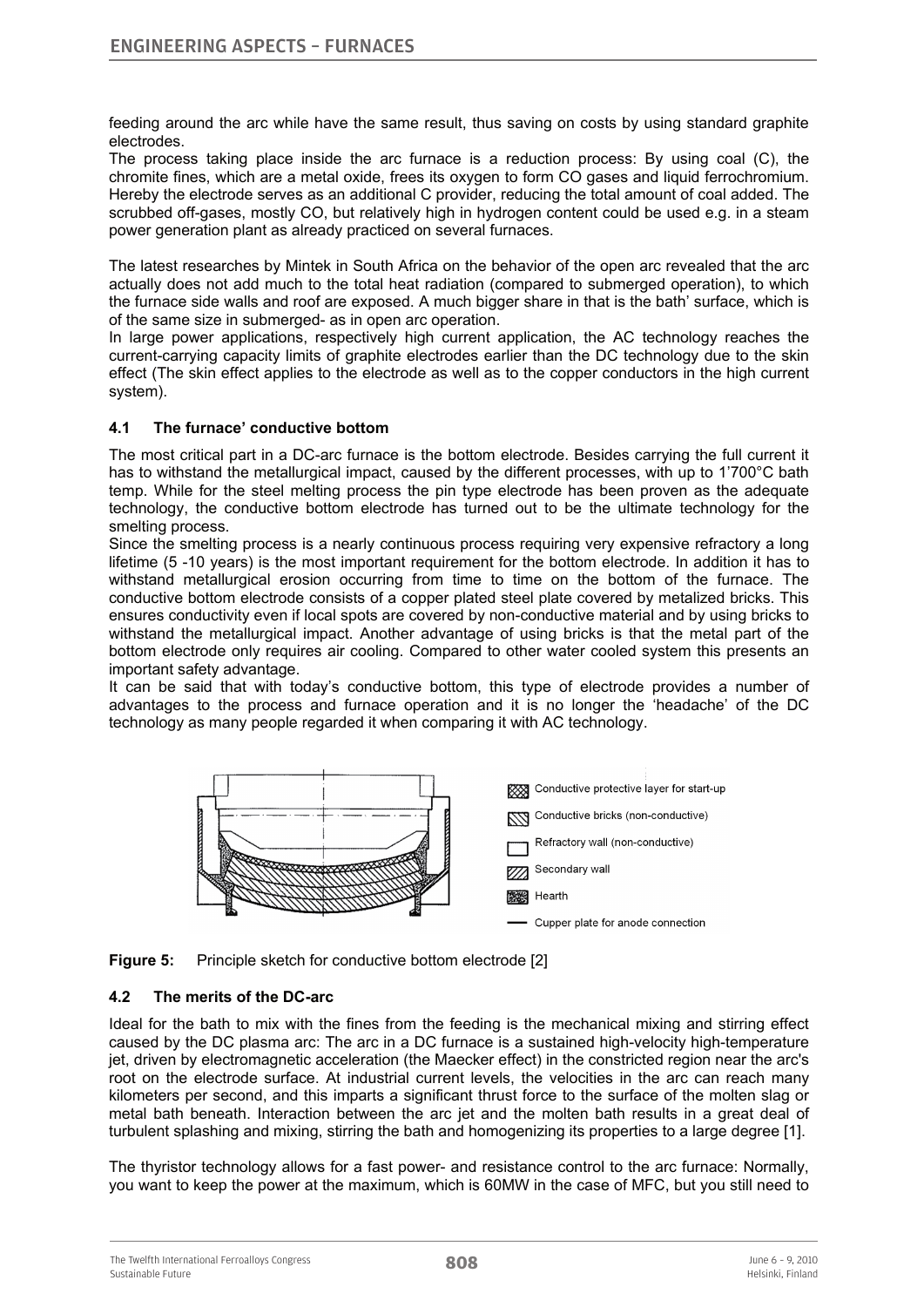adjust the arc length from time to time in order to respond to changing bath chemistry: The operator may i.e. reduce the resistance setpoint from 12mOhm down to 11mOhm. The high speed control system of the rectifier receives the new setpoint, calculates the new DC voltage (proportional to the arc length) and DC current setpoint and adjusts DC current within milliseconds and the new arc length within a couple of hundred milliseconds by activating the proportional valve of the electrode's mast.

With rising costs for electricity, it is interesting to look at the total electrical energy used. NUCOR Steel (USA) for example experienced that a DC furnace uses 8% less electric energy than a comparable AC arc furnace (and with same chemical energy input). – Whether a similar figure is applicable when comparing a conventional AC submerged arc furnace with a DC-arc furnace operating in open arc mode needs to be investigated. Operating with higher resistance and thereby using lower current and higher voltage transformation- and conductor losses should be less and the fact that less energy is required for smelting fines than pellets lets expect significant savings as well.

From a metal recovery point of view, MFC experienced with a typical AC submerged arc furnace 78 – 84% chrome recovery, whereas the DC-arc furnace results into approx. 90% chrome recovery with the same raw material.

## **5 OPTIMIZED FURNACE DESIGN**

The design of the 60MW smelter at MFC was undertaken by an EPCM contractor, GLPS Project Management and Engineering Services in Middleburg, and the Samancor Chrome team. The general design philosophy taken was to build a plant which would have the following attributes:

- Safe operation of plant
- Stand alone infrastructure where ever possible
- · Maximum automation
- Robust in both the core furnace and peripheral equipment.
- Maximised local supply of the equipment

The operation of the 60MW smelter can be considered intense and steps were taken to ensure that plant operators are unconstrained by operational issues, including raw materials preparation, batching, feeding, tapping, gas cleaning, effluent treatment and water management. The necessity of accurate power to feed control for DC-arc furnaces is achieved by using the actual DC power as an output from the high power rectifier controller as an input into the plant control PLC. From this input and a required feed-rate setpoint, as specified by the process engineer, a feed kg/s output is sent to a loss in weight system.

Accordingly, the operator can focus on the process, with the objective of stripping the slag to a very low residual chrome oxide level.

Note that once the melt has no remaining reducible components, the process will rapidly move into a superheated slag. This is not the desired operating mode, but the designer needs to make allowance for this possibility in the overall plant design. Similar conditions can be found in the event of insufficient reductant being available in the process.

The design team, using the experience gained in the operation of the existing 44MW smelter, increase the shell diameter by 1m. This was under the consideration of both liquid inventory and gas handling in the furnace. Optimal thermal efficiency, as expected from the smallest possible vessel area, was balanced against the considerations of internal gas velocity, raw material carry over, insulation distances and future maximum power inputs. Note the refractory life of a DC ferrochrome smelter is measured in years, accordingly the tonnage of refractory used is a capital item, not an operating cost as in most melting plants.

Compared to the 44MW smelter, the conductive hearth power density increased by 50% and the total hearth power density increased by 24%. Freeboard power density increased by a similar amount. These were the upscaling numbers which indicated that this larger plant would have a higher theoretical efficiency than the baseline plant.

At increased DC voltage, the risks associated with stray arcing increase. It was known that arc power versus bath power is in the ratio of approximately 15:1, so reduction of dc voltage is not an option. Accordingly, measures need to be taken to monitor and respond in the event of DC potential building up in undesired areas, including the roof support system, the roof sections or the gas off-take.

Never the less, in the event of a stray arc, the water loss into the furnace must be restricted to the lowest possible amount. System Spray Cooled Equipment, as supplied by Sparcmelt, the local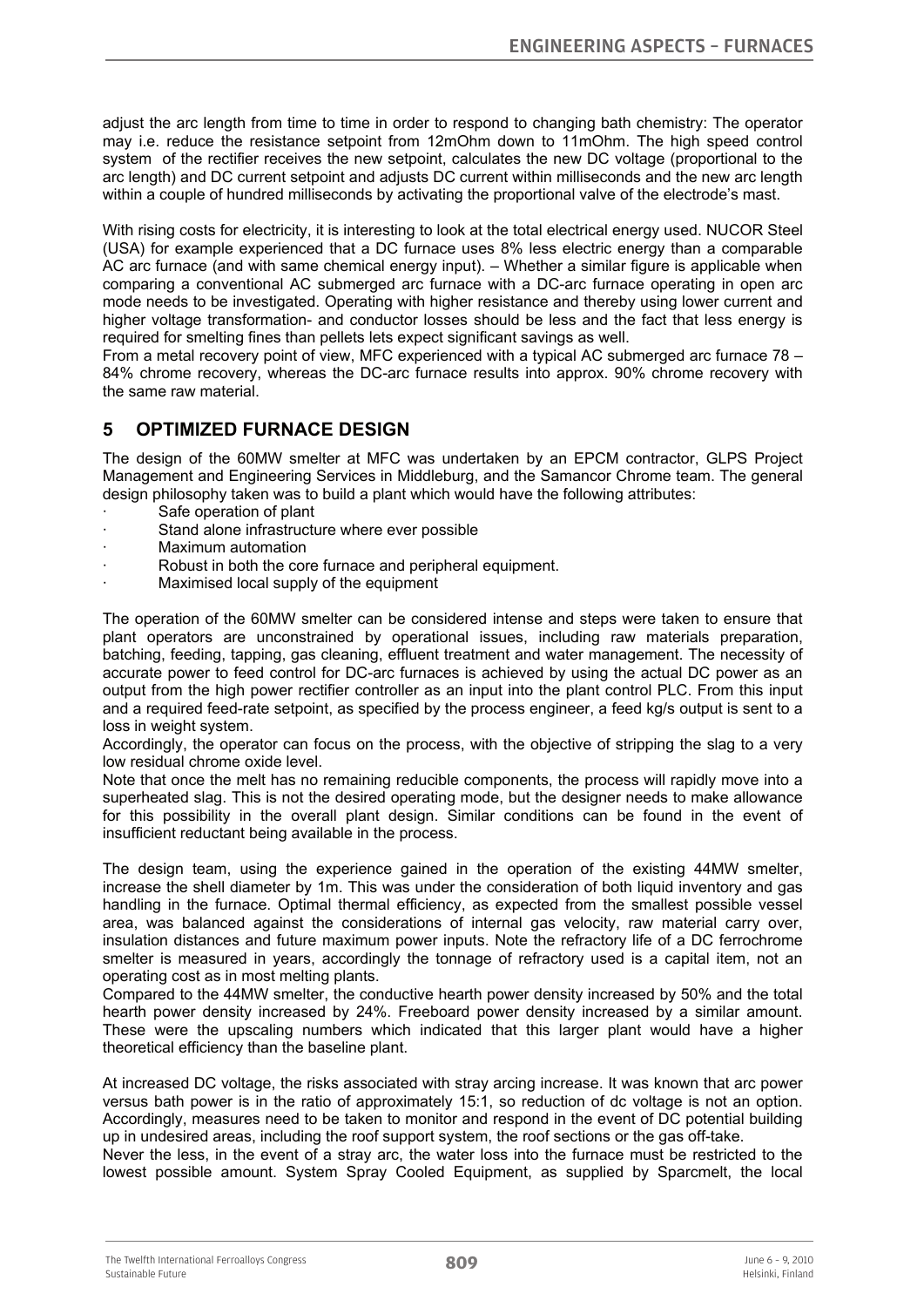licencee, provided spray cooled centre roof, roof panel and duct systems. Desirable attributes of the spray cooled equipment are low water loss in the event of arc damage, good heat transfer capacity even at elevated rates and good formability for the duct configuration required on this plant. Experience to date has been positive in these regards.

For critical areas where pressure cooling is unavoidable, automated pressure testing of water circuits is installed as it is the MFC standard.

A section view through the furnace would show substantial differences to a traditional AC furnace. It is our observation that a DC smelter is not an AC Smelter with a single electrode in the middle. Consequently, the low roof angle and large freeboard of the furnace require upper side wall refractory cooling elements to extract heat at up to 50kW per square meter. For this technology, Hatch Furnace Division were contracted to provide the designs and the plate cooler elements. This is a duplication of a system that was in successful use for 6 years on the 44MW plant.

The configuration of the plant was tailored to the needs of ferrochrome smelting, where safe operation, high operating rates, good chrome recovery and production of the best possible grades are required.

#### **5.1 Refractory lifetime and general maintenance**

The operation and maintenance of a smelter require sustained high power inputs to be maintained on a continuous basis. Ferroalloy production from furnaces is not a batch system, but continuous with power on tapping. Maintenance is aligned to this operating practice.

For refractory maintenance, the furnace lining is insulated from liquid contact by the frozen bank formations at the base of the side walls.

The liquid contact occurs in the tap hole area. Maintenance of the taphole is a combination of time based and condition based concepts. As mentioned previously, the taphole design is not suitable for alloy or slag in a superheated condition. Accordingly, in an event when very well stripped slags or very fluid alloy has been encountered, a tap hole will need maintenance.

Deep taphole maintenance is typically done on an annual basis by breaking out the frozen metal heel and inserting new refractory material to the original depth.

Catastrophic events that would cause a lining failure are loss of control on the feed to power proportioning, or water ingress behind the lining or into the hearth. The lining of the DC-arc smelter for ferrochrome is magnesite, pitch impregnated at installation but vulnerable to hydration when hot. The design of all cooling elements and systems is aligned to minimizing water loss into the furnace in the event of a failure, and disciplined accounting for water lost from the total system. The principle of cooling water management is for loss of water alarm to be triggered at values of less than 0,5 cubic metres, for the necessary fault finding to be done. This of course demands fully sealed systems, including the spray cooled equipment.

Good lining management includes the aspect of arc deflection control. High current DC-arc furnaces experience a force on the open arc that is large enough to need mitigation. Failure to address this aspect of the process leads to an asymmetry in the furnace bath and to such an extent that the lining failure in the metal/slag zone or the freeboard can occur.

The 60MW DC-arc at MFC has a separate power supply installed to provide counteracting forces, at the arc zone. The system is designed and patented by GLPS to provide active control of the degree of arc compensation in conjunction with the high power rectifier. This system is currently in operation.

Furnace power supply maintenance requirements are very low, and are limited to ensuring that software backup is maintained, the heat exchanger for the power supply cooling water is operating to specification and the harmonic filters / power factor correction equipment is clean and correct.

Pure demineralised water is the cooling medium at Middelburg as the worst winter conditions do not make glycol addition necessary. Maintaining the conductivity of this water is necessary to prevent corrosion of the power supply parts.

The power electronics and controller components as supplied by ABB High Power Rectifiers have proven to have exceptional reliability at MFC, with no thyristor failures having been experienced in 12 years of operation at the 44MW plant. Similarly, the rectifier transformer has shown excellent reliability in operation. MFC has similar expectation for the new plant.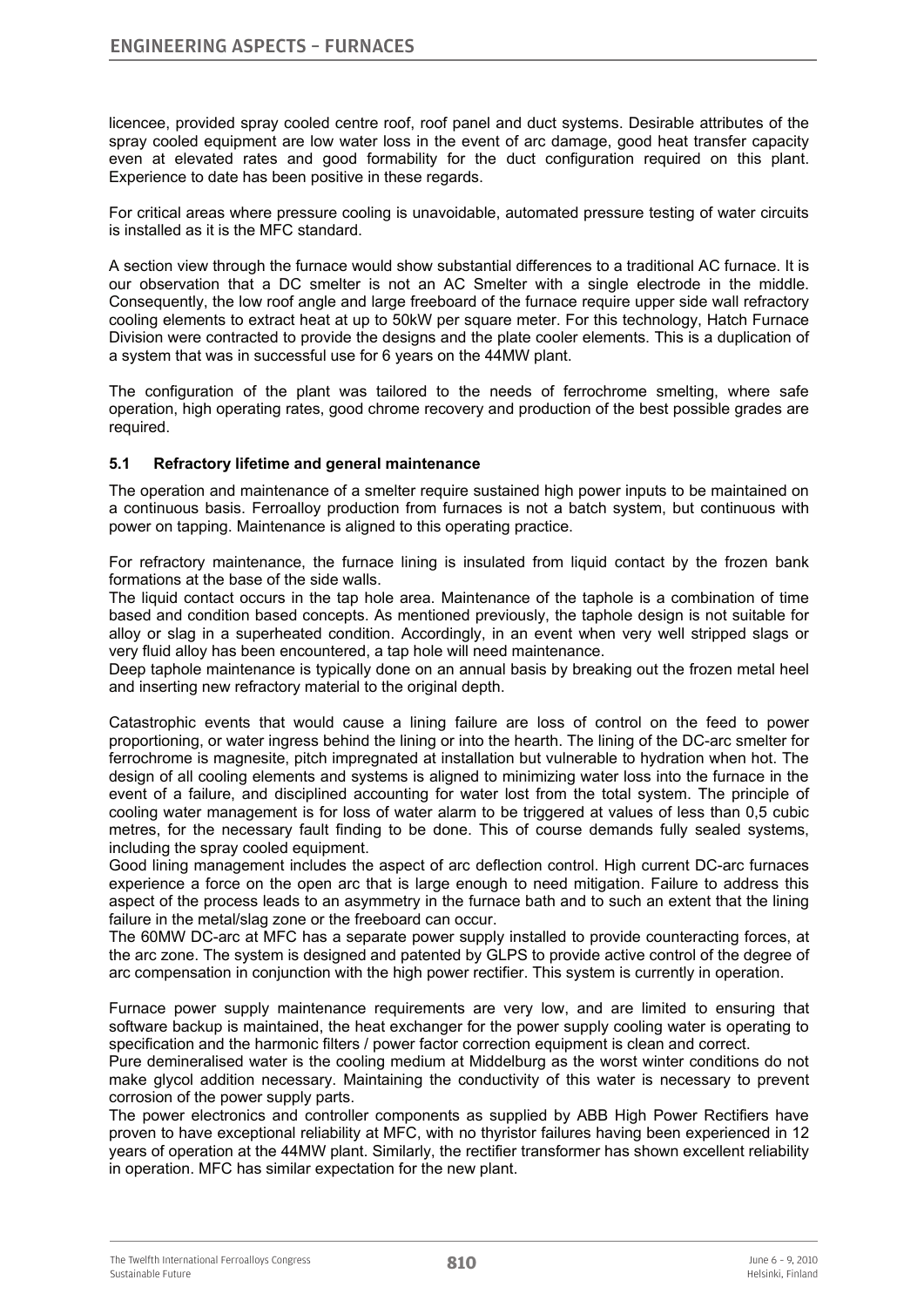## **6 POWER QUALITY CONSIDERATIONS**

## **6.1 System overview**



#### **Figure 6:** Single line diagram of power system from ESKOM's PCC down to the DC-arc furnace

The M4 Furnace is feed from a 132kV / 33kV ESKOM substation close to the smelter, with is also MFC's PCC (Point of Common Coupling) towards ESKOM. During the tendering phase, engineering could clearly see that no Static Var Compensation (SVC) was needed for this type of installation. As the network's short circuit capacity is very high a reasonable sized DC Reactor would be sufficient to fulfill the IEC flicker standards. In regards to the open arc operation, the DC reactor also needs to be designed for a stable arc operation. Due to the fact that the FeCr Process is continuous, the changes in reactive power demand are also moderate compared to a scrap furnace and therefore the requirement for an SVC to maintain the power factor @ 0.99 was also not given.

To reduce harmonics to and improve the power factor a 40MVar harmonic filter system is installed on the 33kV bus and the energizing of the filters is done by the rectifier control system to adapt to the actual demand. Additionally a 7 position tap changer on the rectifier transformer was foreseen to ensure an optimal power factor within the whole range of arc impedance the system is designed for.

### **6.2 What is Flicker?**

Flicker is a non-periodical voltage fluctuation visible to the human's eye. It is defined and quantified through the frequency response to sinusoidal voltage fluctuations of a coiled filament gas-filled lamp (60 W – 230/120 V) combined with the human visual system. The response function is based on the perceptibility threshold found at each frequency by 50 % of the persons tested, which results in a weighting curve with 8.8 Hz to be most dominant.



### **The units of the flicker are the following:**

P<sub>st 95</sub> ( <u>P</u>erturbation Short Term ) Interference factor during 10 min with 95% of the measured samples staying within the limit

P<sub>It 98</sub> ( Perturbation Long Term ) Interference factor during 2 hours with 98% of the measured samples staying within the limit

#### **Figure 7:** The norm DIN EN 61000-4-15 specifies how to measure flicker

Flicker is normally measured at the PCC (Point of Common Coupling) on High Voltage. A typical limit requested by utility is  $P_{st,95} = 1.0$ 

### **6.3 Flicker calculation and measurements**

With a flicker simulation tool which has been developed and proven over many years and with various types of DC arc furnace applications it could be calculated that there was no need for an SVC to reduce flicker on this project. Main reasons are: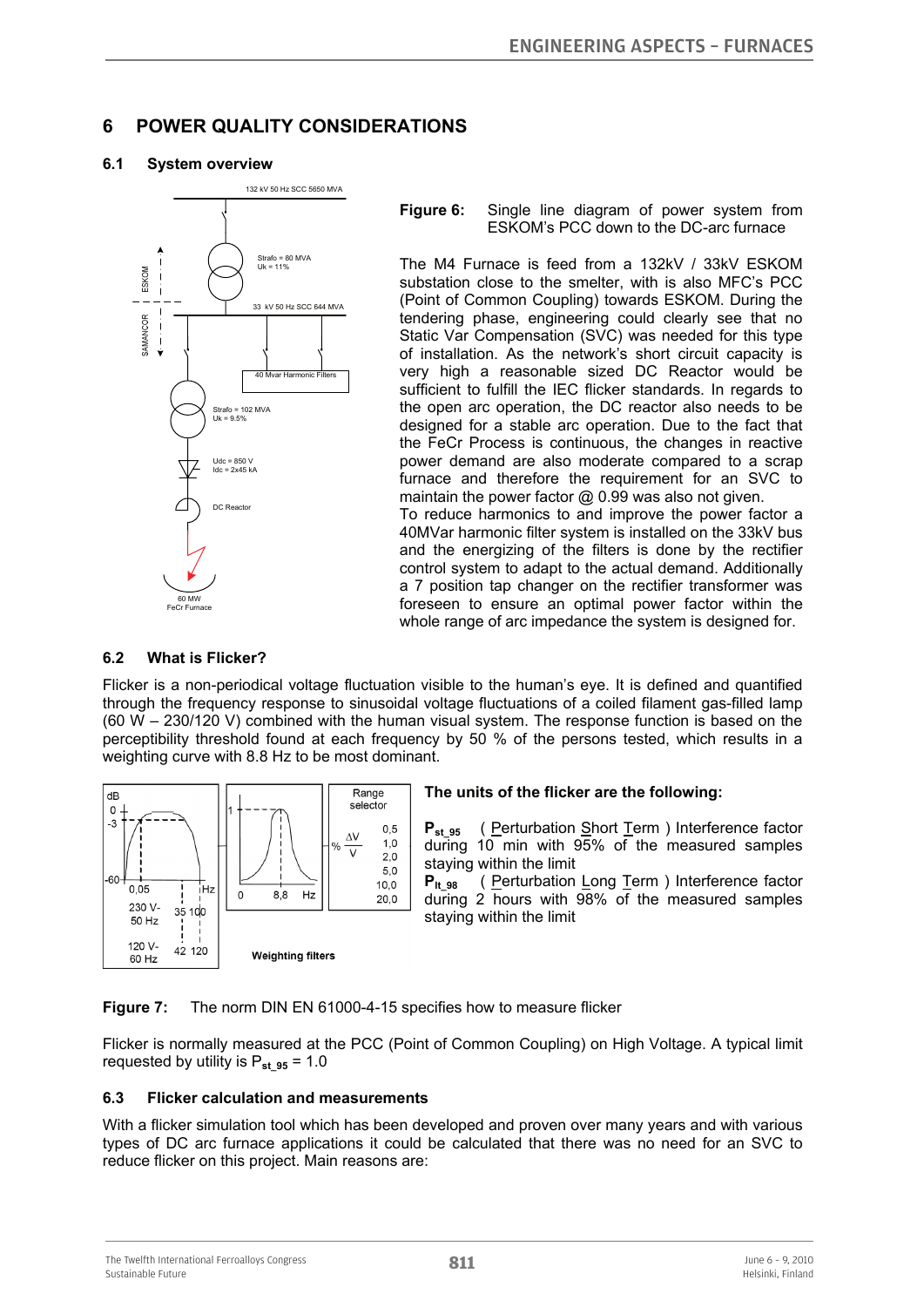- the short circuit capacity of the supplying network is high enough
- providing a well proven adaptive Arc Control logic to operate current and voltage control always at optimum parameters in the rectifier control system even if feed conditions change
- the FeCr Smelting process which is continuous and therefore no bore inn and no frequent transformer switching takes place
- A correctly sized DC reactor
- Allowing enough control reserve for the current controller. Typically a firing angle  $\oslash$  the operating point of 32° is recommended (refer to circle diagram in Figure 2:)



Taking all this into account, the calculation determined a Pst\_95% of 0.35 @ the PCC which is far below the limits requested by the electrical power authorities, who do not allow to exceed a Pst\_95% value of 1.0.

The calculated Pst 95% value for the 33kV level is 2.4 which was verified by above measurement on site after putting the furnace into service, running at 60MW.

Not using an SVC offers MFC two major advantages: The saving of equipment cost and lower operating losses keep the overall costs low.

### **6.4 Harmonics**

Although no SVC is installed the harmonic level injected to ESKOM is not allowed to be higher than the local standards. As the rectifier system generates a significant amount of harmonics in various frequencies (typically  $5<sup>th</sup>$ ,  $7<sup>th</sup>$ , 11<sup>th</sup>, 13<sup>th</sup> etc.) a 40MVar harmonic filter system split into 3 branches is installed. To cater for the very dynamic changes in load of an Arc Furnace it is very important to damp the filter circuits and therefore eliminate the possibility of resonances which would lead to destruction of the capacitors in the filter circuits. Compared with other applications Arc Furnaces call for a very robust design of the filter circuits to ensure a reliable operation of the plant.

### **6.5 Power factor**

As the FeCr Smelting process can be considered continuous it was sufficient to implement the Harmonic filters and a tap changer on the rectifier transformer. In case of variable properties in the feeding material and feeding conditions the tap changer is required to ensure that the power factor can be held within the limits. The design firing angle of 32° defined the size of the transformer and of the harmonic filters to achieve a power factor of 0.99 at the PCC. Here again the circle diagram in Figure 1 was the basis for the decision. Operating profile and design firing angle of 32° define the rectifier transformer size, as well as the requested reactive power in the harmonic filters to reach the power factor targets set by the electrical power authorities of 0.99 at the PCC.

### **6.6 DC Reactor Size**

The 2 main goals of a DC reactor are:

- Flicker mitigation
- Production increase due to higher energy density and increased Arc stability even at longer arcs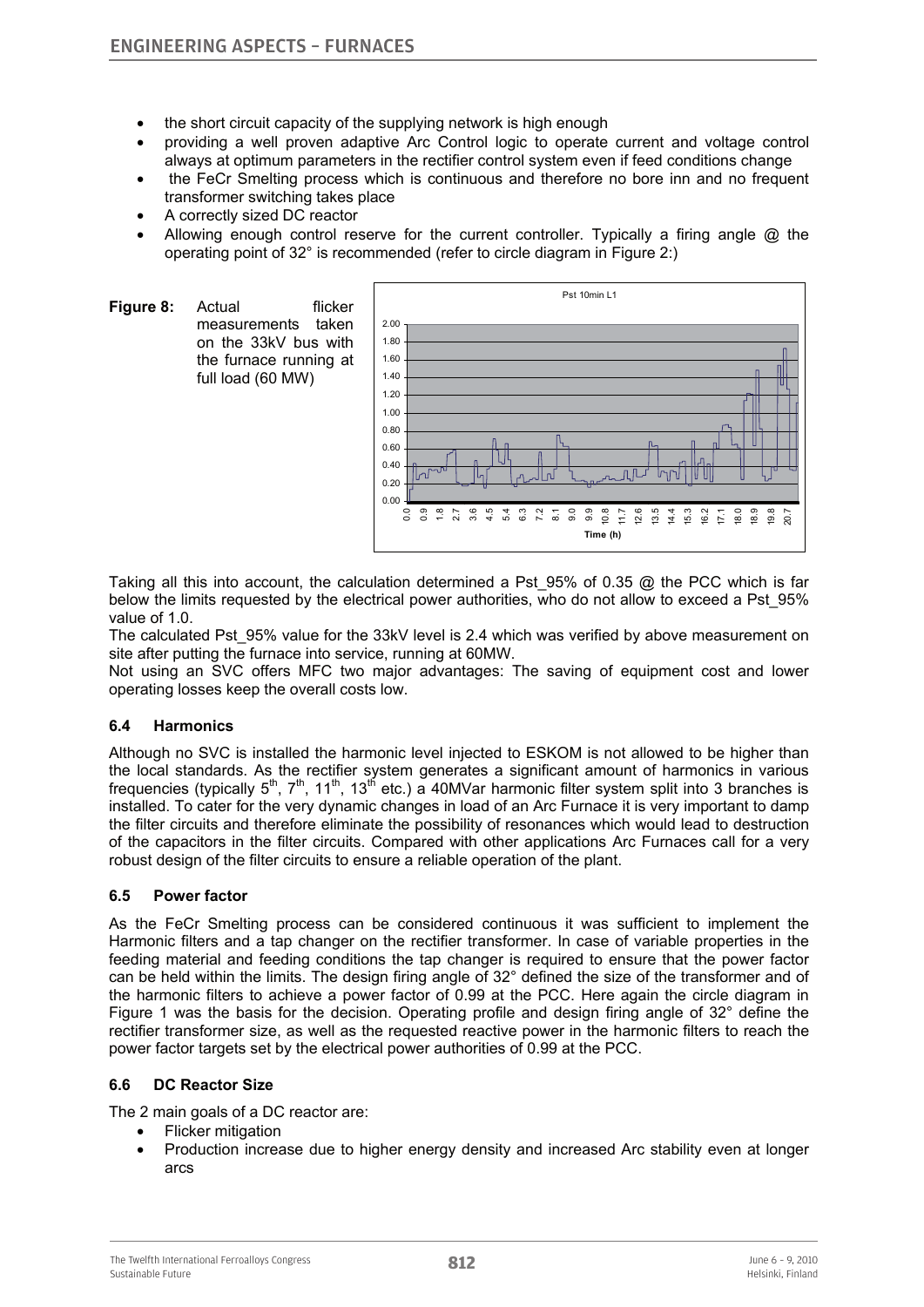### **6.6.1 Flicker mitigation**

The size of the DC reactor is in a direct relation with the magnitude of the flicker that is generated by the flashing on the open arc. Depending on the characteristic of the Arc Furnace, the ratio of network short circuit capacity to the furnace transformer's apparent power, a corresponding DC reactor impedance has to be chosen to fulfill the flicker level requirements given by the local electrical power authorities.



**Figure 9:** Shows the influence of the reactor sizing on the flicker level. The bigger the reactor's impedance, the lower the flicker. What can also be seen is that this effect saturates from a certain point onwards. When entering the saturation area, because of the higher losses, the weight and the cost of the DC reactor, it is not economically viable anymore to further increase the reactor size. Should a further flicker level reduction still be required, an SVC needs to be installed. - In MFC's case, the reactor size is far away from this saturation area.

#### **6.6.2 Production increase**

For the ferrochrome smelting, special attention has to be given to the operation of the furnace with a long, free burning arc which ads an extra degree of arc instability. When increasing the reactor size the time constant of the high current system is increased. Higher time constant combined with an optimal current and voltage control system results in a more constant power input to the furnace. This increases the energy into to furnace and therefore speeds up the melting process without increasing the power setpoint. No additional losses are generated and the electrode consumption is also reduced.

The arc stability is also related to the DC reactor size. To ensure a stable and non extinguishing arc a reactor size has to be chosen depending on the operating point of current and voltage, which can be take from Figure 2:. By eliminating arc extinguishing, the production is increased as the power is never interrupted and the arc does not have to be restriked, which not only causes unwanted network disturbances but is also time consuming and therefore reducing the output of the furnace.